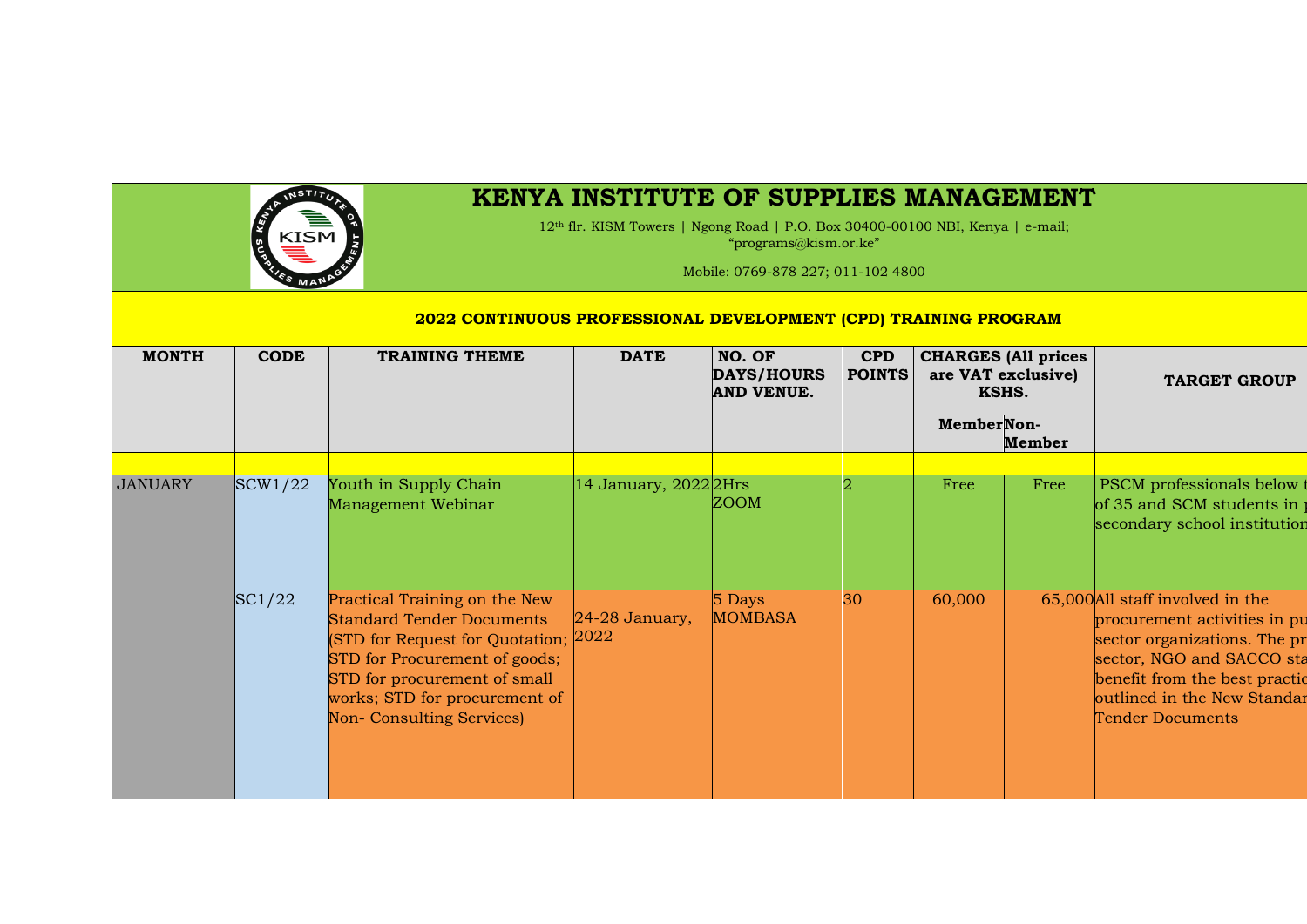|                 | SCW2/22           | Specialized skills for<br>procurement professional                                                                                                                                                                                      | $21st$ January,<br>2022   | 2Hrs<br><b>ZOOM</b>              |                             | Free   | Free   | PSCM practitioners in publi<br>private and third sectors &<br>SACCO <sub>s</sub> .                                                                                                           |
|-----------------|-------------------|-----------------------------------------------------------------------------------------------------------------------------------------------------------------------------------------------------------------------------------------|---------------------------|----------------------------------|-----------------------------|--------|--------|----------------------------------------------------------------------------------------------------------------------------------------------------------------------------------------------|
|                 | MF1/22            | Membership Forum                                                                                                                                                                                                                        | 28 January, 2022 NAIROBI  |                                  | $\mathcal{D}_{\mathcal{L}}$ | Free   | Free   | KISM members and aspiring<br>members                                                                                                                                                         |
| <b>FEBRUARY</b> | $\text{SCHQ1}/22$ | Managing Procure-to-Pay and<br>Source-to-pay cycle                                                                                                                                                                                      | 17-18 February,<br>2022   | 2 Days KISM<br><b>TOWERS</b>     | 12                          | 12,000 | 12,000 | PSCM practitioners in publi-<br>private and third sectors &<br>SACCOs.                                                                                                                       |
|                 | SC2/22            | Procurement and Disposal<br>Planning: A Case Study                                                                                                                                                                                      | $21-25$ February,<br>2022 | 5 DAYS<br><b>MOMBASA</b>         | 30                          | 60,000 | 65,000 | Procurement Officers, and<br>Assistants, Function/Depar<br>Heads, administrative and o<br>user departments staff invol<br>procurement planning, Com<br>members, Supervisory Staff,<br>staff. |
|                 | MF2/22            | Membership Forum                                                                                                                                                                                                                        | 25 February,<br>2022      | <b>MOMBASA</b>                   | $\overline{2}$              | Free   |        | FreeKISM members and aspiring<br>members                                                                                                                                                     |
|                 | SC3/22            | Implementing the Procurement 28 <sup>th</sup> Feb -4<br>and Asset Disposal Regulations March, 2022<br>2020: Focus on Challenges in<br>County and Public Sector<br>Procurement<br>(In collaboration with North and<br>South Rift Region) |                           | $\vert 4$ Days<br><b>ELDORET</b> | 24                          | 50,000 | 55,000 | All staff involved in the<br>procurement activities in pu<br>sector organizations. The pr<br>sector, NGO and SACCO sta<br>also benefit from the best pr<br>outlined in the law               |
| <b>MARCH</b>    | SCW3/22           | <b>Standard Tender Documents</b>                                                                                                                                                                                                        | 4 March, 2022             | 2Hrs<br><b>ZOOM</b>              |                             | 1,000  | 1,000  | All staff involved in the<br>procurement activities in pu                                                                                                                                    |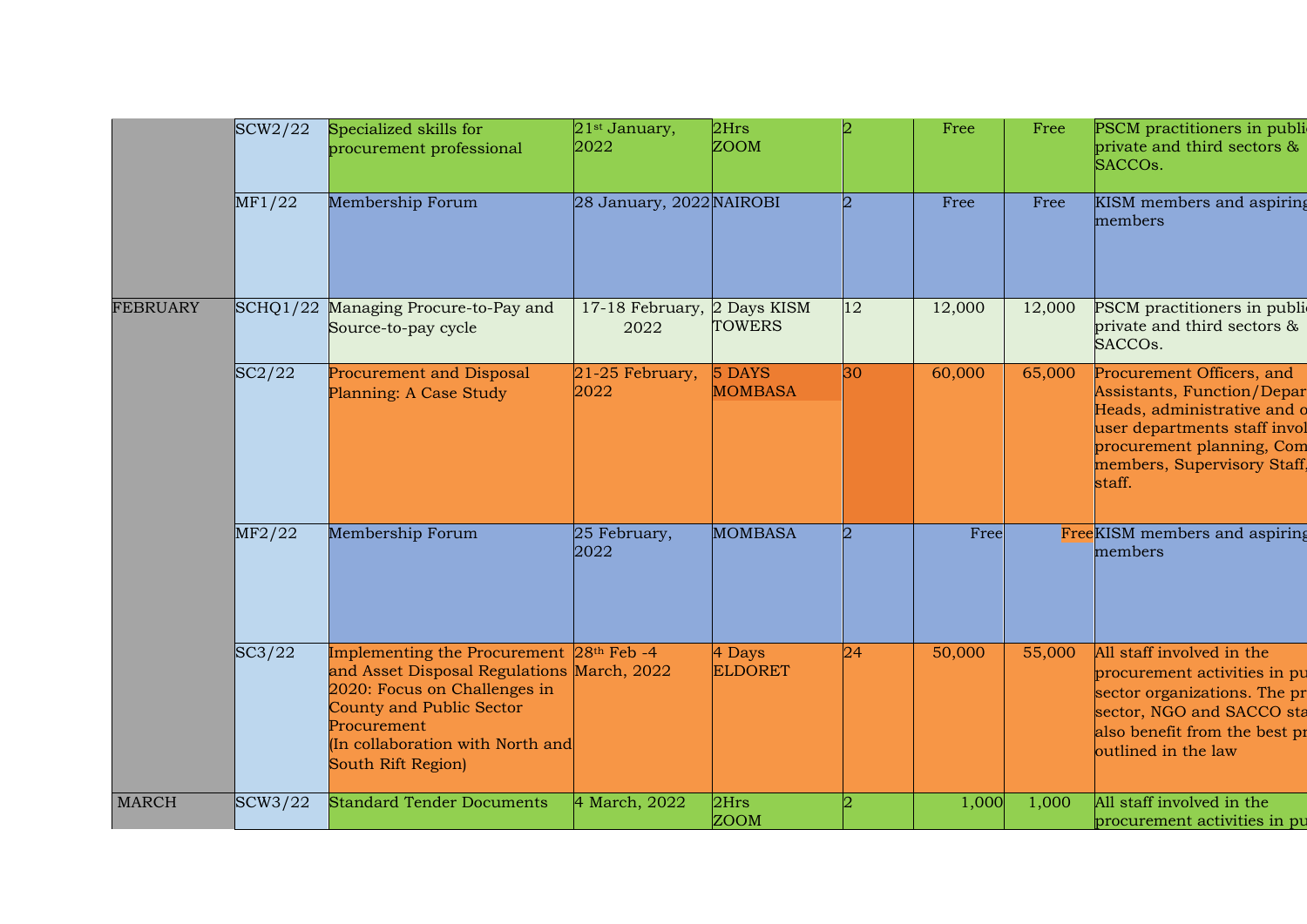|         | STD for works - Building and<br>Associated civil Engineering)                                   |                                     |                          |                |        |        | sector organizations. The pr<br>sector, NGO and SACCO sta<br>also benefit from the best pr<br>outlined in the law                                                                                                 |
|---------|-------------------------------------------------------------------------------------------------|-------------------------------------|--------------------------|----------------|--------|--------|-------------------------------------------------------------------------------------------------------------------------------------------------------------------------------------------------------------------|
| SC4/22  | A Practical Application of New<br><b>Standard Tender Documents:</b><br><b>STD</b> for Insurance | 7-11 March, 2022 <sup>5</sup> Days  | <b>NAKURU</b>            | 30             | 60,000 | 65,000 | All staff involved in the<br>procurement activities in pu<br>sector organizations. The pr<br>sector, NGO and SACCO sta<br>benefit from the best practic<br>outlined in the New Standar<br><b>Tender Documents</b> |
| MF3/22  | Membership Forum                                                                                | 11 <sup>th</sup> March, 2022 NAKURU |                          | $\overline{2}$ | Free   | Free   | KISM members and aspiring<br>members                                                                                                                                                                              |
| SC5/22  | Application of the New<br><b>Standard Tender Documents:</b><br><b>Framework Contracting</b>     | 14-18 March,<br>2022                | 5 DAYS KISUMU30          |                | 60,000 | 65,000 | All staff involved in the<br>procurement activities in pu<br>sector organizations. The pr<br>sector, NGO and SACCO sta<br>benefit from the best practic<br>outlined in the New Standar<br><b>Tender Documents</b> |
| SCW4/22 | Artificial Intelligence and PSCM 18 March, 2022                                                 |                                     | 2Hrs<br><b>ZOOM</b>      |                | 2,000  | 2,000  | PSCM practitioners in publi<br>private and third sectors &<br>SACCO <sub>s</sub> .                                                                                                                                |
| SC6/22  | A Practical Application of New<br><b>Standard Tender Documents:</b>                             | $21-25$ March,<br>2022              | 5 Days<br><b>MOMBASA</b> | 30             | 60,000 |        | 65,000 PSCM practitioners, commit<br>and users in Public, Private<br>Third Sectors involved in ter                                                                                                                |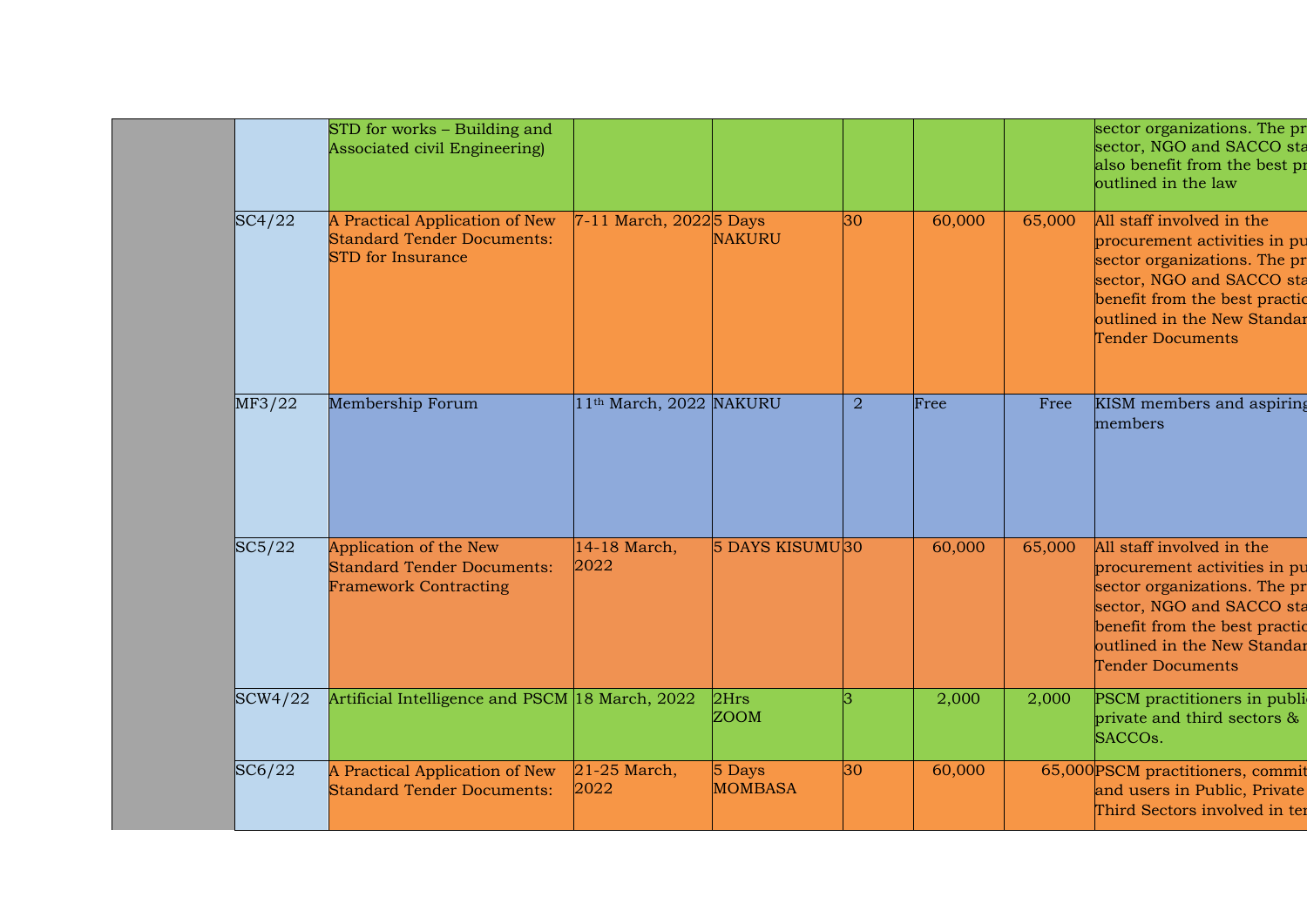|              |                  | Preparation of Tender<br>Documents for Goods                                                                                                                                                                                                                                                                                          |                                  |                     |    |        |        | process. The private sector,<br>and SACCO staff will benefit<br>the best practice outlined in<br>New Standard Tender Docur                                                                                                            |
|--------------|------------------|---------------------------------------------------------------------------------------------------------------------------------------------------------------------------------------------------------------------------------------------------------------------------------------------------------------------------------------|----------------------------------|---------------------|----|--------|--------|---------------------------------------------------------------------------------------------------------------------------------------------------------------------------------------------------------------------------------------|
|              | SC7/22           | Practical Training on the New<br><b>Standard Tender Documents</b><br>(STD for Procurement of<br>specialized goods - Textbooks<br>and reading materials<br>STD for Procurement of<br>specialized goods - health<br>sector goods - pharmaceuticals,<br>vaccines and condoms<br>STD for supply and Installation<br>of plant & equipment) | 28 March-1 April, 5 Days<br>2022 | <b>MOMBASA</b>      | 30 | 60,000 | 65,000 | All staff involved in the<br>procurement activities in pu<br>sector organizations. The pr<br>sector, NGO and SACCO sta<br>benefit from the best practic<br>outlined in the New Standar<br>Tender Documents                            |
| <b>APRIL</b> | SCW <sub>5</sub> | Spend Analysis, Cost Savings<br>and realizing value for money in<br>Supply Chains                                                                                                                                                                                                                                                     | 13 April, 2022                   | 2Hrs<br><b>ZOOM</b> |    | 500    | 500    | PSCM practitioners in publi-<br>private and third sectors $\&$<br>SACCOs. Review target audi<br>Count                                                                                                                                 |
|              | SC8/22           | Executive Training for HoPs,<br>Heads of Audit, Finance<br>Managers, County Chief<br>Officers, AI holders, Chief<br>Finance Officers/ Managers,<br>CECs, and Heads of User<br>Departments                                                                                                                                             | $25-27$ April, $2022$ 3 Days     | <b>NAIVASHA</b>     | 18 | 48,000 | 53,000 | Heads of Procurement, and<br>Chain Management Units/<br>Sections/Departments/Dire<br>s, Heads of Audit, Finance<br>Managers, County Chief Off<br>AI holders, Chief Finance Of<br>Managers, CECs, and Heads<br><b>User Departments</b> |
|              | SC9/22           | Strategic Leadership and<br>Governance in SCM                                                                                                                                                                                                                                                                                         | 28-29 April, 2022 2 Days         | <b>NAIVASHA</b>     | 12 | 18,000 |        | 18,000 Heads of Procurement, and<br>Chain Management Units/<br>Sections/Departments/Dire<br>s, Heads of Audit, Finance<br>Managers, County Chief Off<br>AI holders, Chief Finance Of                                                  |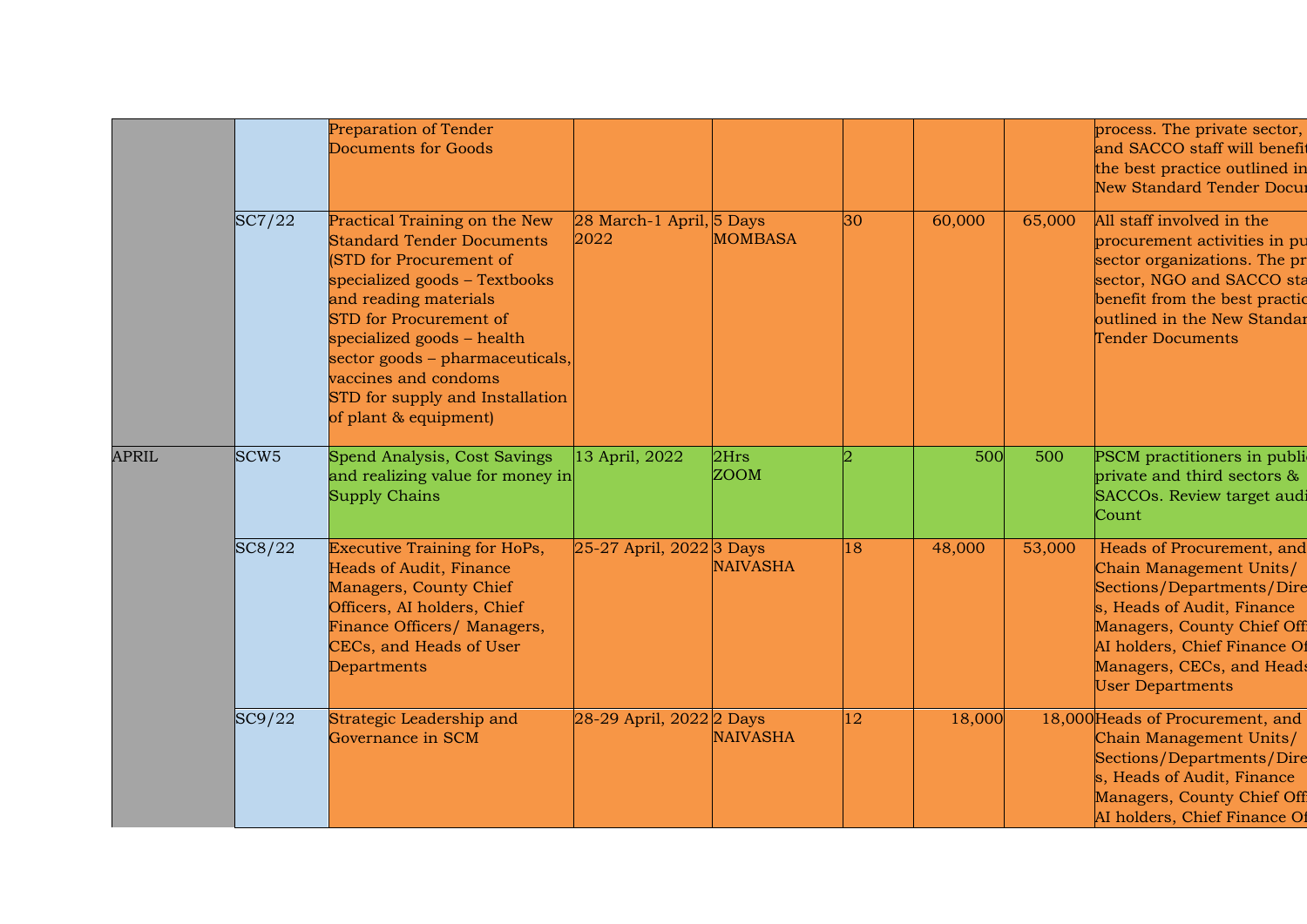|            |         |                                                                                                                                                                                                             |                        |                  |    |        |        | Managers, CECs, and Heads<br><b>User Departments</b>                                                                                                                                                                                                                  |
|------------|---------|-------------------------------------------------------------------------------------------------------------------------------------------------------------------------------------------------------------|------------------------|------------------|----|--------|--------|-----------------------------------------------------------------------------------------------------------------------------------------------------------------------------------------------------------------------------------------------------------------------|
|            | MF4/22  | Membership Forum                                                                                                                                                                                            | 29 April, 2022         | <b>NAKURU</b>    |    | Free   | Free   | KISM members and aspiring<br>members                                                                                                                                                                                                                                  |
|            | SC14/22 | Warehousing, Distribution and 9-13 May, 2022<br><b>Fleet Management</b>                                                                                                                                     |                        | 5 Days NAKURU 30 |    | 60,000 | 65,000 | Procurement & Supply Chai<br>Managers and officers from<br>private and NGO sectors ma<br>inventory. Warehousing, Sto<br>and Distribution Officers, fle<br>Managers and staff handling<br>costing, materials, imports a<br>exports                                     |
| <b>MAY</b> | MF5/22  | Heads of Procurement Forum:<br>Challenges in Implementation<br>of The New Standard Tender<br>Documents (STD'S).                                                                                             | 9-11 May, 2022         | <b>NAIVASHA</b>  | 18 | 29,500 | N/A    | <b>Heads of Procurement</b>                                                                                                                                                                                                                                           |
|            | SC11/22 | Developing Specifications and<br><b>Evaluation Criteria for Works</b><br>using the new Standard Tender<br>Documents                                                                                         | 16-20 May, 2022 5 Days | <b>MOMBASA</b>   | 30 | 60,000 | 65,000 | Supply Chain Management<br>Officers, Managers, Assistar<br>Specialists, User Departmen<br>operational staff, consultant<br>departmental heads, membe<br>evaluation committees, Engi<br>Quantity Surveyors, Archite<br><b>Finance Officers and Project</b><br>Managers |
|            | SC12/22 | A Collaborative Workshop with 23-27 May, 2022 5 Days<br><b>Ethics &amp; Anti-Corruption</b><br>Commission<br>National Integrity Academy of<br><b>EACC: Enhancing Ethics in</b><br><b>Public Procurement</b> |                        | <b>MOMBASA</b>   | 30 | 50,000 | 55,000 | <b>Board Members, Chief Exec</b><br><b>Officers/Accounting Officers</b><br><b>County Executive Members,</b><br><b>County Chief Officers, Head</b><br>Procurement, Procurement<br>Managers & Officers; Memb                                                            |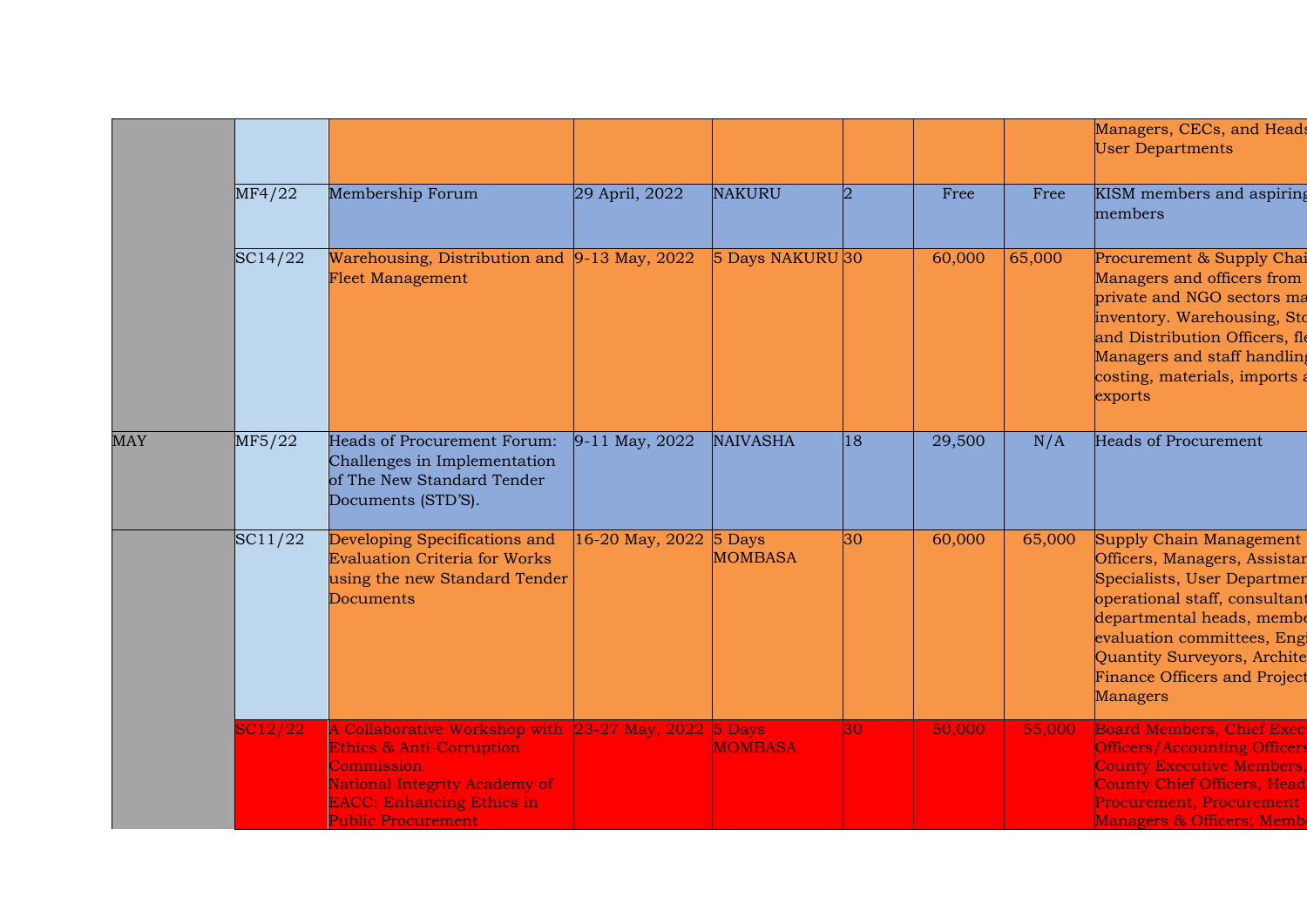|      | SC13/22 | Procurement for World Bank<br><b>Financed Projects</b>                                                                                                                                                                                                                                                                            | 30 May-10 June,<br>2022                      | $10$ Days<br><b>MOMBASA</b> | 30 | 159,500<br>(VAT<br>inclusive) | 179,800<br>(VAT<br>inclusive) | <b>Audit Committees, Heads of</b><br><b>Heads of Finance, Corruptio</b><br><b>Prevention Committees, Inte</b><br><b>Assurance Officers and Head</b><br>Departments/sections/unit<br>Senior, mid-level and other<br>involved in implementation<br>projects funded directly or<br>indirectly by the World Banl<br><b>Accounting Officers, Procure</b><br>and Supply Chain Managem<br><b>Staff, Members of Committe</b><br>involved in procurement<br>processing, Contract<br>Implementation Teams, and<br>Department Staff involved in<br>planning and managing<br>procurement activities; Proje<br><b>Accountants and Finance</b><br>personnel supporting procu |
|------|---------|-----------------------------------------------------------------------------------------------------------------------------------------------------------------------------------------------------------------------------------------------------------------------------------------------------------------------------------|----------------------------------------------|-----------------------------|----|-------------------------------|-------------------------------|----------------------------------------------------------------------------------------------------------------------------------------------------------------------------------------------------------------------------------------------------------------------------------------------------------------------------------------------------------------------------------------------------------------------------------------------------------------------------------------------------------------------------------------------------------------------------------------------------------------------------------------------------------------|
| JUNE | SC10/22 | Practical Training on the New<br><b>Standard Tender Documents</b><br>(STD for works - Building and<br>Associated civil Engineering,<br>STD Procurement of design &<br>Build - Turn Key Contracts,<br>STD for Procurement of<br>Insurance Services, STD for<br>Prequalification document for<br>procurement of works<br>contracts) | 13-17 June, 2022 <sup>5</sup> Days KISUMU 30 |                             |    | 60,000                        | 65,000                        | processes in donor funded p<br>All staff involved in the<br>procurement activities in pu<br>sector organizations. The pr<br>sector, NGO and SACCO sta<br>benefit from the best practic<br>outlined in the New Standar<br><b>Tender Documents</b>                                                                                                                                                                                                                                                                                                                                                                                                               |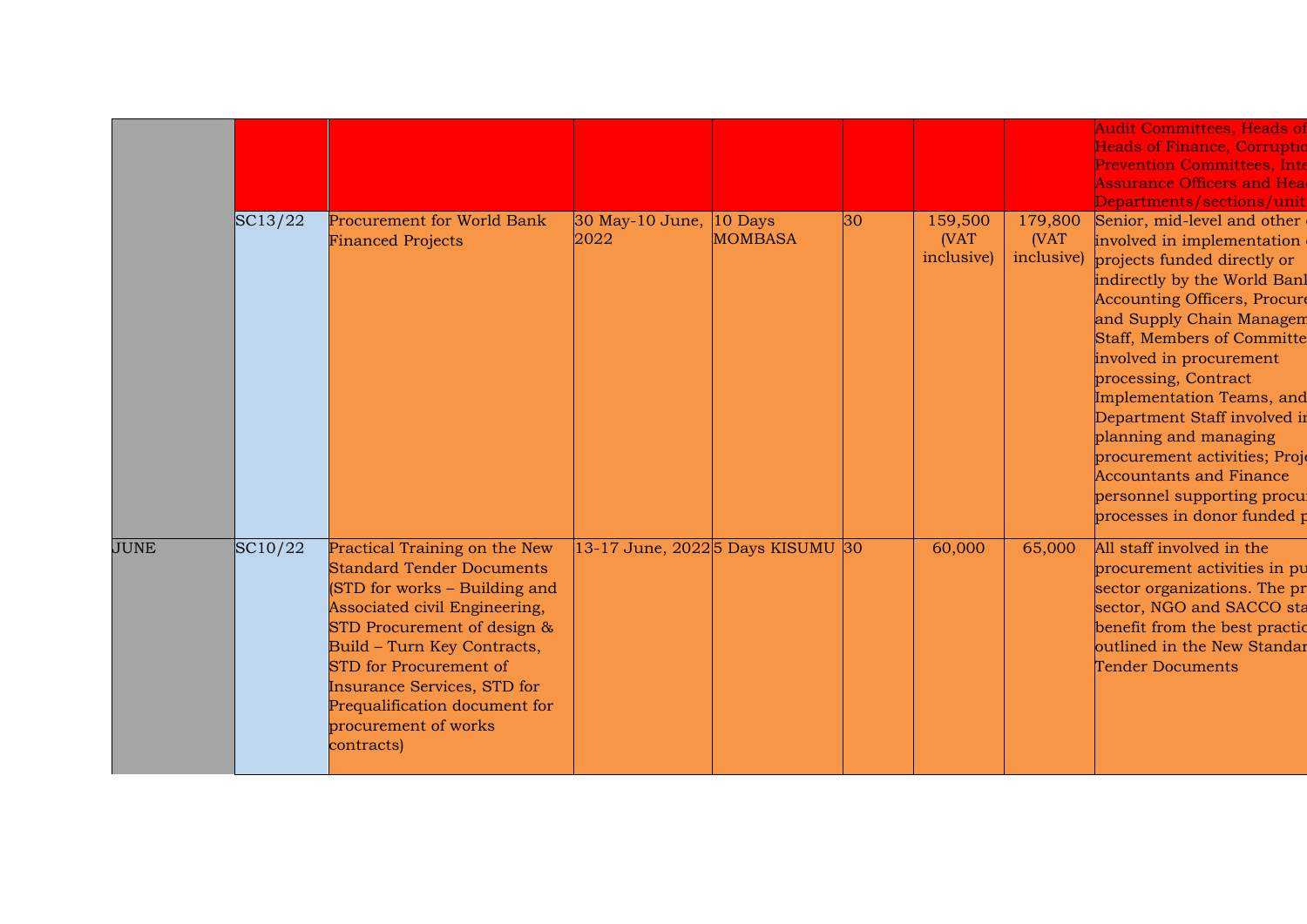|             | $\text{SCHQ}2/22$ | Ethical and Anti-corruption<br>Considerations in SCM: Case<br>studies                                                       | 21 June, 2022           | Day KISM<br>Tower      | $\overline{6}$ | 6,000  |        | 6,000PSCM practitioners in publi-<br>private and third sectors &<br>SACCOs.                                                                                                                                                                        |
|-------------|-------------------|-----------------------------------------------------------------------------------------------------------------------------|-------------------------|------------------------|----------------|--------|--------|----------------------------------------------------------------------------------------------------------------------------------------------------------------------------------------------------------------------------------------------------|
|             | MF6/22            | Membership Forum                                                                                                            | 24 June, 2022           | <b>NAIROBI</b>         | $\overline{2}$ | Free   | Free   | KISM members and aspiring<br>members                                                                                                                                                                                                               |
|             | SC15/22           | A Practical Application of New<br><b>Standard Tender Documents:</b><br><b>Preparation of Tender</b><br>Documents for Works  | 4-8 July, 2022          | 5 Days NAKURU 30       |                | 60,000 | 65,000 | All staff involved in the<br>procurement activities in pu<br>sector organizations. The pr<br>sector, NGO and SACCO sta<br>benefit from the best practic<br>outlined in the New Standar<br><b>Tender Documents</b>                                  |
| <b>JULY</b> | SC16/22           | <b>Contract Management</b><br>including Monitoring and<br>evaluation<br>In collaboration with Central<br>and Lower Eastern) | 27-29 July, 2022 3 Days | <b>NANYUKI</b>         | 18             | 48,000 |        | 53,000 Procurement Supply Chain<br>Management Managers, Cor<br>Managers, Project Managers<br>Administrative Officers, Men<br>of Committees facilitating th<br>procurement process, Monit<br>Evaluation teams in private<br>public sectors and NGOs |
|             | MF7/22            | Membership Forum                                                                                                            | 29 July, 2022           | <b>NANYUKI</b>         | $\overline{2}$ | Free   |        | Free KISM members and aspiring<br>members                                                                                                                                                                                                          |
|             | SCW6/22           | Establishing a digital strategy                                                                                             | 13 July, 2022           | $2$ Hrs<br><b>ZOOM</b> |                | 1,500  | 1,500  | PSCM practitioners in publi<br>private and third sectors &<br>SACCOs.                                                                                                                                                                              |
|             | SWD7/22           | <b>Framework Contracting</b>                                                                                                | 3 August                | <b>ZOOM</b>            |                | 1,000  | 1,000  |                                                                                                                                                                                                                                                    |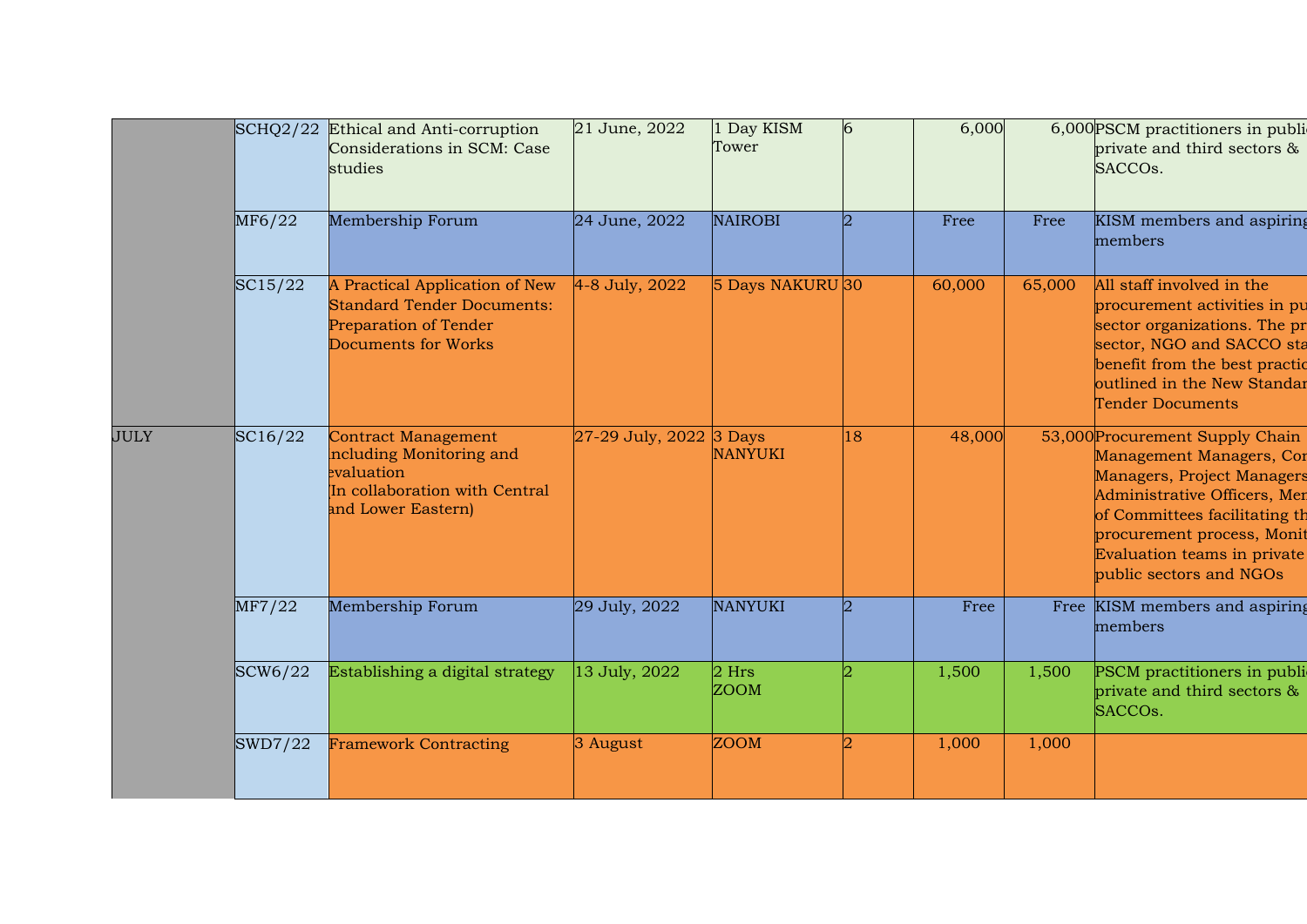|                  |         | SCHQ3/22 Managing Risks, Quality and<br>Records in SCM                                                                                                                                                                                                                      | $24-26$ August,<br>2022                   | 3 Days<br><b>KISM TOWERS</b>                              | 18                    | 18,000 | 18,000 | PSCM practitioners in publi<br>private and third sectors &<br>SACCOs.                                                                                                                                                    |
|------------------|---------|-----------------------------------------------------------------------------------------------------------------------------------------------------------------------------------------------------------------------------------------------------------------------------|-------------------------------------------|-----------------------------------------------------------|-----------------------|--------|--------|--------------------------------------------------------------------------------------------------------------------------------------------------------------------------------------------------------------------------|
|                  | SCW8/22 | Supply Chain Compliance,<br>Audit, investigations and<br><b>System Reviews (incorporating</b><br>PPRA, EACC, DCI, OAG)                                                                                                                                                      | $12-16th$<br>September                    | $5$ Days<br><b>MOMBASA</b><br>Virtual Option<br>Available | 30                    | 60,000 |        | 65,000 PSCM practitioners in publi-<br>private and third sectors &<br><b>SACCOs, Accounting Officer</b><br>internal and external audito<br>compliance officers, investig                                                 |
| <b>SEPTEMBER</b> | SS1/22  | Supplier Symposium                                                                                                                                                                                                                                                          | 5-7 September,<br>2022                    | 3 Days NAIROBI 18                                         |                       | 15,000 |        | 15,000 Procurement professionals a<br>Suppliers of goods, works, s<br>or any combinations thereto                                                                                                                        |
|                  |         | SCHQ3/22 SCM Program for the youth                                                                                                                                                                                                                                          | 9 September,<br>2022                      | 1 Day KISM<br><b>TOWERS</b>                               | $\overline{6}$        | 6,000  |        | 6,000 Persons in SCM practice wh<br>under thirty-five years in ag                                                                                                                                                        |
|                  | SC17/22 | Practical Training on the new<br><b>Standard Tender Documents</b><br>(STD for Procurement of works)<br>- Roads, Water bridges<br><b>STD</b> for Procurement of<br>Performance - based contracts<br>Road maintenance<br><b>STD</b> for Procurement of<br>maintenance service | 19-23 September, 5 Days KISUMU 30<br>2022 |                                                           |                       | 60,000 |        | 65,000 All staff involved in the<br>procurement activities in pu<br>sector organizations. The pr<br>sector, NGO and SACCO sta<br>benefit from the best practic<br>outlined in the New Standar<br><b>Tender Documents</b> |
|                  | MF8/22  | Membership Forum                                                                                                                                                                                                                                                            | 23 September,<br>2022                     | <b>KISUMU</b>                                             | $\mathcal{D}_{\cdot}$ | Free   | Free   | KISM members and aspiring<br>members                                                                                                                                                                                     |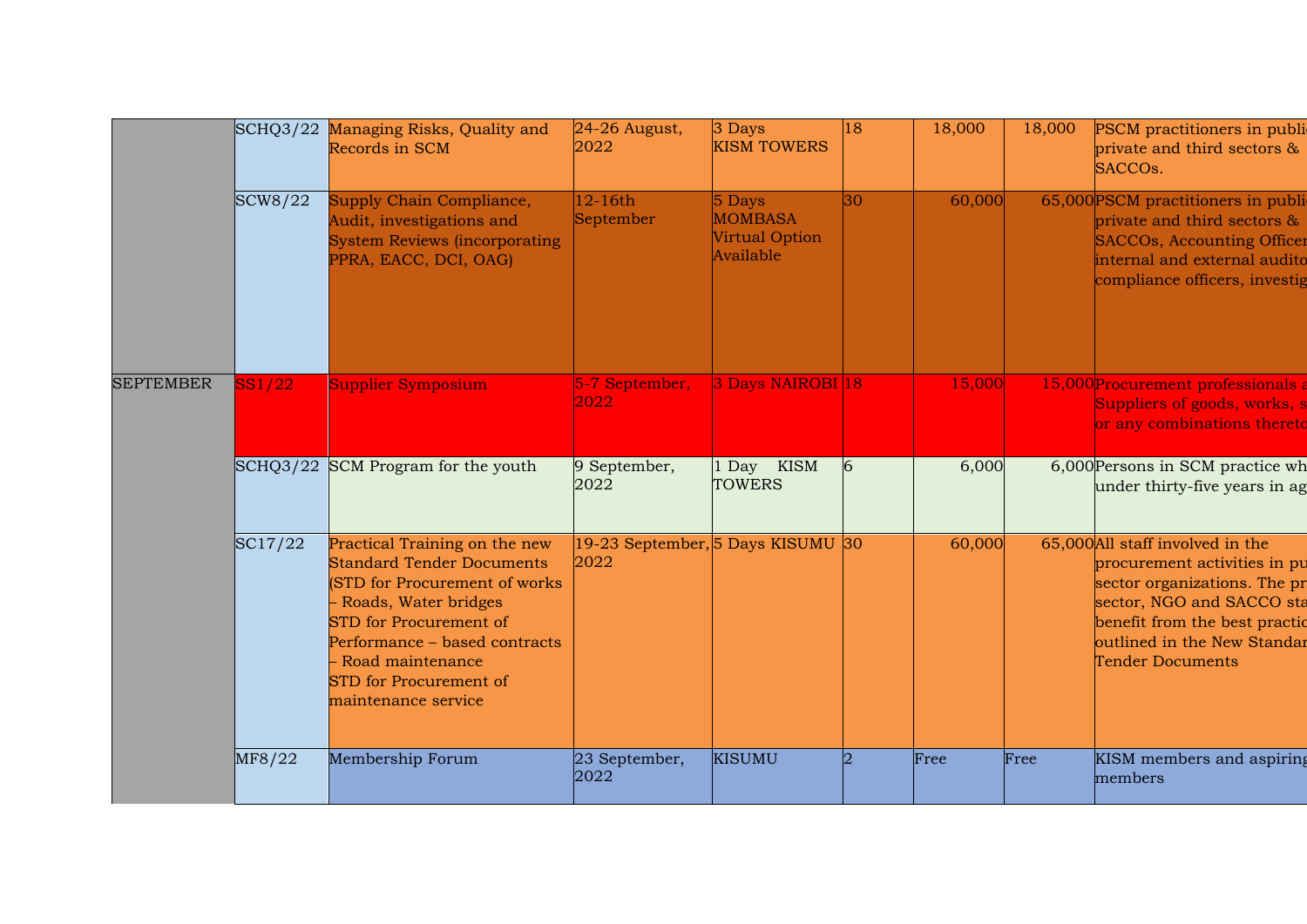|                | SC18/22 | Developing Specifications                                                                                                                                                                                                                                                                                                        | 26-30 September, 5 Days  |                             | 30        | 60,000 | 65,000 | Procurement and Supply Ch                                                                                                                                                                                                                                                                                                  |
|----------------|---------|----------------------------------------------------------------------------------------------------------------------------------------------------------------------------------------------------------------------------------------------------------------------------------------------------------------------------------|--------------------------|-----------------------------|-----------|--------|--------|----------------------------------------------------------------------------------------------------------------------------------------------------------------------------------------------------------------------------------------------------------------------------------------------------------------------------|
|                |         | and Evaluation Criteria for<br><b>Non-Consulting Services</b><br>using the new Standard<br><b>Tender Documents</b>                                                                                                                                                                                                               | 2022                     | <b>MOMBASA</b>              |           |        |        | Management Officers, Mana<br>Assistants and Specialists;<br>Departments, operational st<br>involved in implementing<br>procurement and supply cha<br>policies and strategies; profe<br>consultants; Administration<br>Contract Managers; Departr<br>Heads and purchasing perse<br>and all staff involved in<br>Procurement |
|                | SC19/22 | Practical Training on the new<br><b>Standard Tender Documents</b><br><b>STD</b> for Procurement of<br>Information Technology<br><b>STD</b> for Procurement of<br><b>Management Services</b><br>STD for leasing<br>STD for Purchase of immovable<br>assets & property"<br>(In collaboration Nyanza and<br><b>Western Region</b> ) | 3-7 October,<br>2022     | $5$ Days<br><b>KAKAMEGA</b> | 30        | 60,000 |        | 65,000 All staff involved in the<br>procurement activities in pu<br>sector organizations. The pr<br>sector, NGO and SACCO sta<br>benefit from the best practic<br>outlined in the New Standar<br><b>Tender Documents</b>                                                                                                   |
| <b>OCTOBER</b> | MF9/22  | Membership Forum                                                                                                                                                                                                                                                                                                                 | October, 2022            | <b>KAKAMEGA</b>             | $\vert$ 2 | Free   | Free   | KISM members and aspiring<br>members                                                                                                                                                                                                                                                                                       |
|                | SC20/22 | A Practical Application of New<br><b>Standard Tender Documents:</b><br><b>Preparation of Tender</b><br>Documents for Consultancy<br><b>Services</b><br>(In collaboration with and North<br>Eastern)                                                                                                                              | $12-14$ October,<br>2022 | 3 Days MERU                 | 18        | 48,000 |        | 53,000 All staff involved in the<br>procurement activities in pu<br>sector organizations. The pr<br>sector, NGO and SACCO sta<br>benefit from the best practic<br>outlined in the New Standar<br><b>Tender Documents</b>                                                                                                   |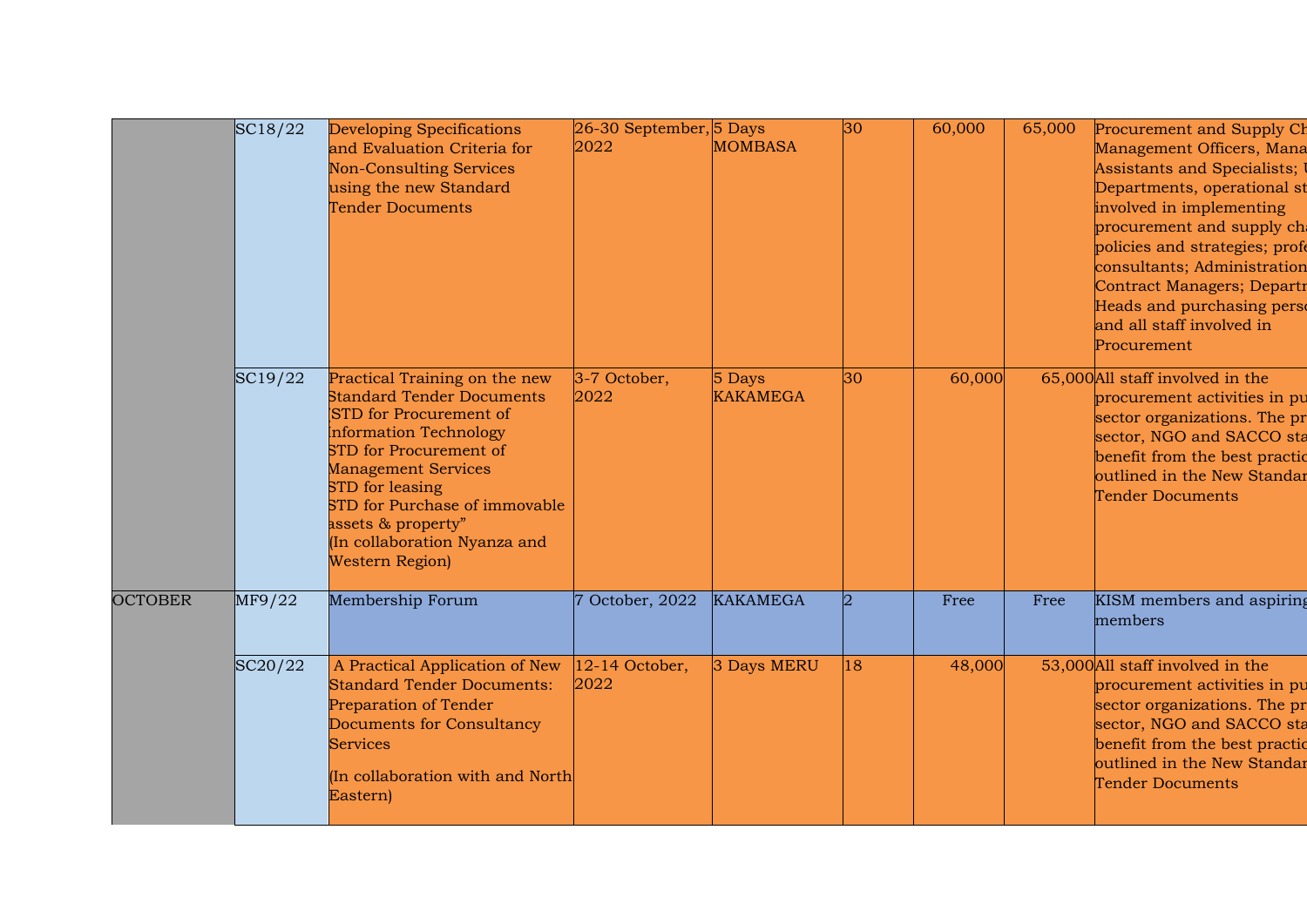|                 | MF10/22 | Membership Forum                                                                                                                                  | 14 October, 2022 MERU          |                          |    | Free   | Free   | KISM members and aspiring<br>members                                                                                                                                                                                                                                                                                                                    |
|-----------------|---------|---------------------------------------------------------------------------------------------------------------------------------------------------|--------------------------------|--------------------------|----|--------|--------|---------------------------------------------------------------------------------------------------------------------------------------------------------------------------------------------------------------------------------------------------------------------------------------------------------------------------------------------------------|
|                 |         | SCHQ4/22 Innovation in Supply Chain<br>Management                                                                                                 | 21 October, 2022 1 Day KISM    | <b>TOWERS</b>            | 6  | 6,000  | 6,000  | PSCM practitioners in publi-<br>private and third sectors &<br>SACCO <sub>s</sub> .                                                                                                                                                                                                                                                                     |
|                 | SC21/22 | A Practical Application of New<br><b>Standard Tender Documents:</b><br><b>Preparation of Tender</b><br>Documents for Insurance<br><b>Services</b> | $24-28$ October,<br>2022       | 5 Days<br><b>MOMBASA</b> | 30 | 60,000 | 65,000 | Procurement and Supply Ch<br>Management Officers, Mana<br>Assistants and Specialists;<br>Departments, operational st<br>involved in implementing<br>procurement and supply cha<br>policies and strategies; profe<br>consultants; Administration<br>Contract Managers; Departr<br>Heads and purchasing perse<br>and all staff involved in<br>Procurement |
|                 | SC22/22 | Managing Health and<br>Pharmaceutical Supply Chains                                                                                               | $2-4$ November,<br>2022        | 3 Days NAIROBI 18        |    | 48,000 | 53,000 | <b>PSCM</b> practitioners and use<br>health and pharma supply o                                                                                                                                                                                                                                                                                         |
| <b>NOVEMBER</b> | SF1/22  | <b>Students Forum</b>                                                                                                                             | 11 November,<br>2022           | <b>NAIROBI</b>           |    |        |        | PSCM students in mid-level<br>colleges and universities                                                                                                                                                                                                                                                                                                 |
|                 | SC23/22 | Developing Specifications and<br>Evaluation Criteria for small<br>works using the new Standard<br>Tender Documents                                | 14-18 November, 5 Days<br>2022 | <b>MOMBASA</b>           | 30 | 60,000 |        | 65,000 Procurement and Supply Ch<br>Management Officers, Mana<br>Assistants and Specialists;<br>Departments, operational st<br>involved in implementing                                                                                                                                                                                                 |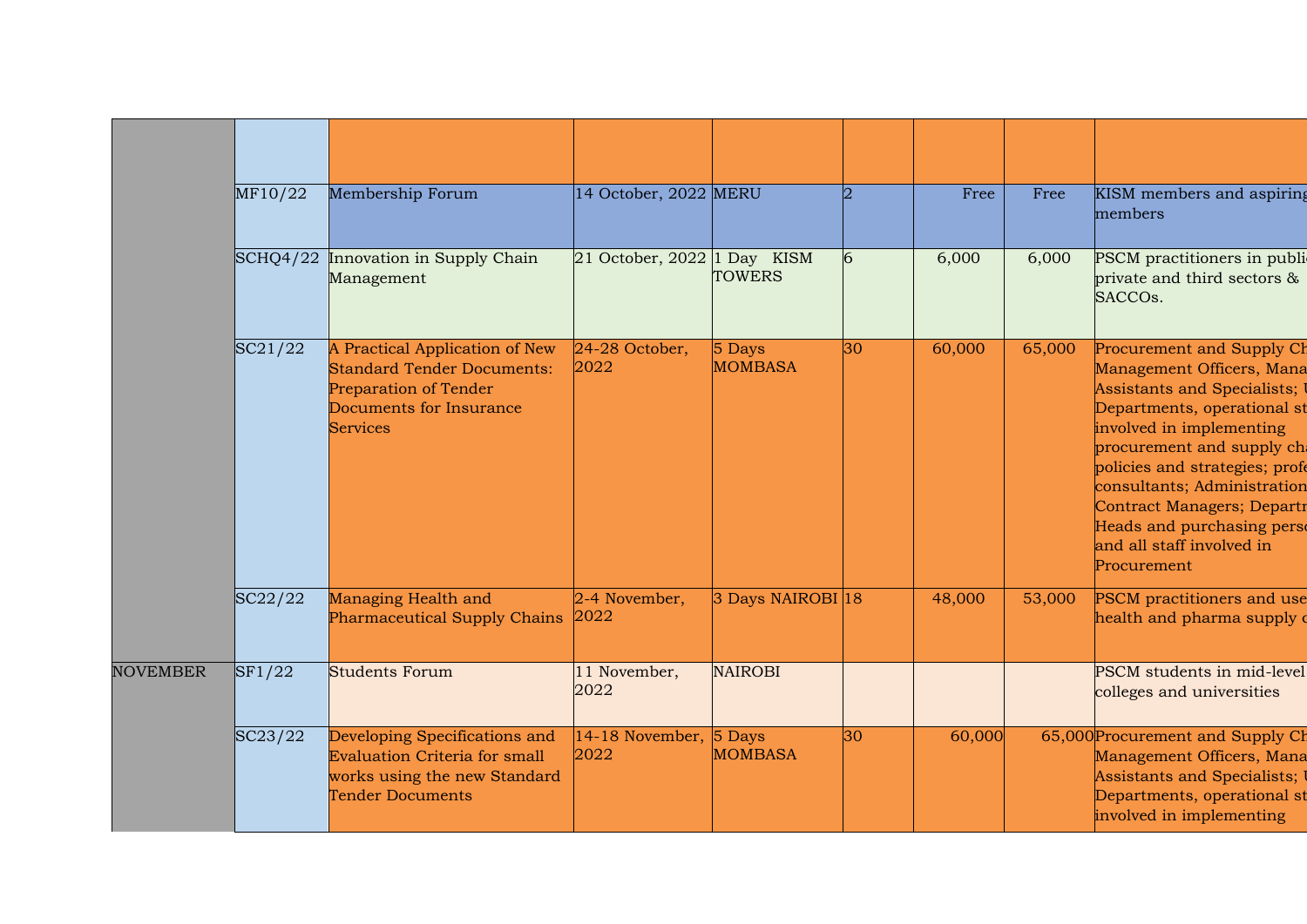|                 |         |                                                                                                                                            |                                 |                                                         |                 |        |        | procurement and supply ch<br>policies and strategies; profe<br>consultants; Administration<br>Contract Managers; Departr<br>Heads and purchasing perso<br>and all staff involved in<br>Procurement                |
|-----------------|---------|--------------------------------------------------------------------------------------------------------------------------------------------|---------------------------------|---------------------------------------------------------|-----------------|--------|--------|-------------------------------------------------------------------------------------------------------------------------------------------------------------------------------------------------------------------|
|                 | SF2/22  | <b>Students Forum</b>                                                                                                                      | 18 November,<br>2022            | <b>MOMBASA</b>                                          | $\overline{2}$  | Free   | Free   | PSCM students in mid-level<br>colleges and universities.                                                                                                                                                          |
|                 | ND2     | 2 <sup>nd</sup> Annual National Dialogue                                                                                                   | 28 November-2<br>December, 2022 | 5 Days<br><b>MOMBASA</b><br>Virtual Option<br>Available | 30 <sup>°</sup> | 65,000 | 70,000 | Procurement and Supply Ch<br><b>Practitioners, Policy Makers</b><br>Executives, professionals wo<br>in regulatory functions, cont<br>and vendor representatives.                                                  |
|                 | SCW9/22 | Procurement Investigations                                                                                                                 | 7 December,<br>2022             | 2Hrs<br>Zoom                                            |                 | Free   | Free   | Procurement and Supply Ch<br>Practitioners, Policy Makers<br>Executives, professionals wo<br>in regulatory functions, con<br>and vendor representatives.                                                          |
|                 | SC24/22 | A Practical Application of New<br><b>Standard Tender Documents:</b><br>Preparation of Tender<br>Documents for Insurance<br><b>Services</b> | 5-9 December,<br>2022           | 5 Days KISUMU 30                                        |                 | 60,000 | 65,000 | All staff involved in the<br>procurement activities in pu<br>sector organizations. The pr<br>sector, NGO and SACCO sta<br>benefit from the best practic<br>outlined in the New Standar<br><b>Tender Documents</b> |
| <b>DECEMBER</b> | MF11/22 | Membership Forum                                                                                                                           | 9 December,<br>2022             | <b>KISUMU</b>                                           | 12              | Free   | Free   | KISM members and aspiring<br>members                                                                                                                                                                              |